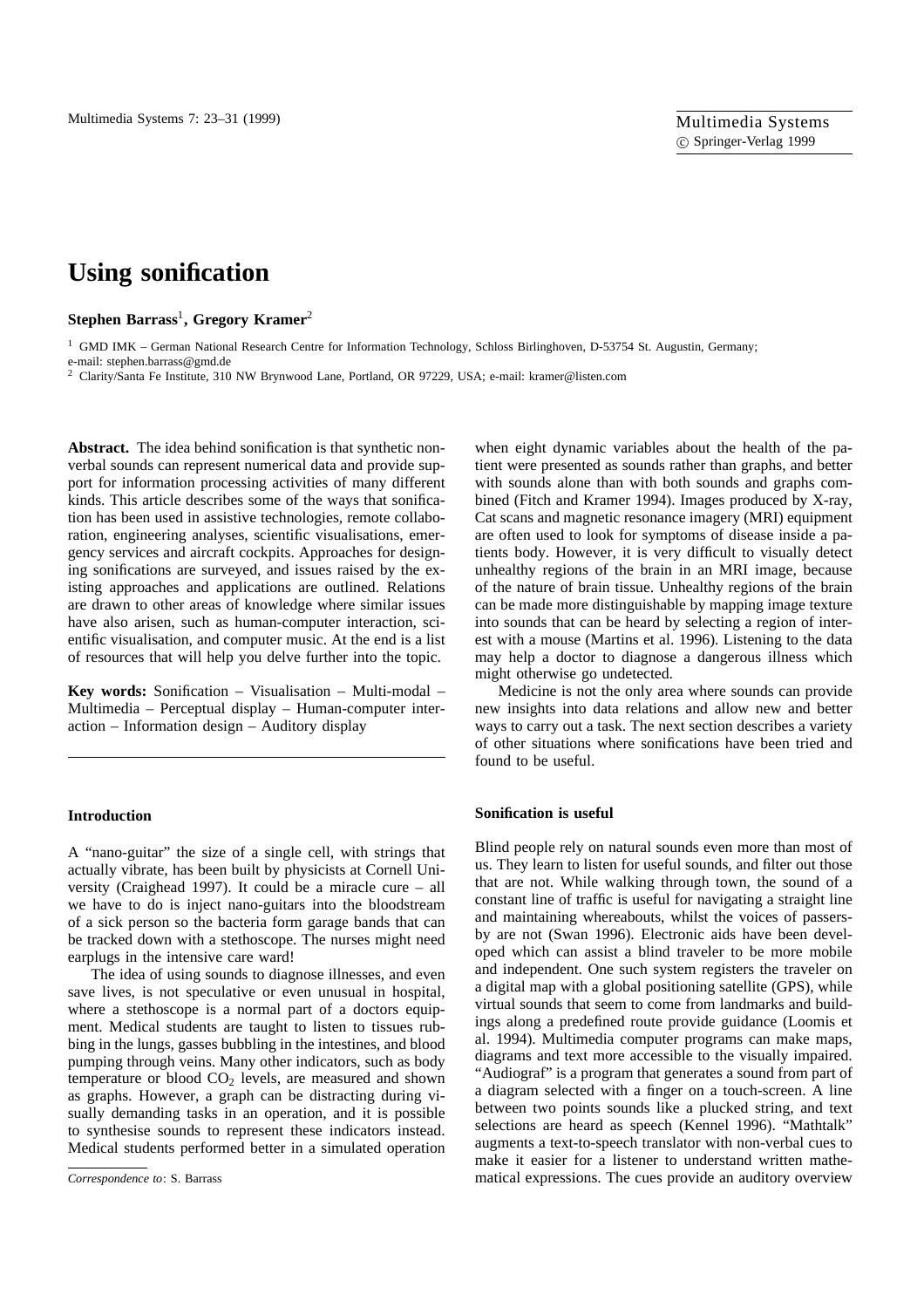of the organization of the expression by graphic symbols such as parentheses and subscripts – for example, an opening parenthesis has a rising tone and a closing parenthesis has a falling tone (Stevens et al. 1994). "Mercator" makes it easier for a blind person to use a graphical user interface (GUI) by mapping windows, menus, buttons and text fields into auditory navigation cues (Mynatt 1994a). Similarly, a web browser has been augmented with auditory cues about heading levels, layout, hyperlinks, and download times to make the internet more accessible for the visually impaired (James 1996). "Triangle" is a suite of sonified applications to support print-impaired students and professionals in maths, science, and engineering, which includes a word-processor, a gra phing calculator,  $x-y$  plots, tables, and tools for audio/braille figure drawing and reading (Gardner et al. 1996).

Sounds are often important when people work together in groups. Builders on a construction site coordinate their activities in a common project by listening to their workmates hammering, shovelling, and revving engines. The usefulness of sounds in collaborative activities was demonstrated by an experiment in which a pair of people worked together to produce as many bottles of coke as possible in a computer game-like simulation of a factory. The factory consisted of nine interconnected machines, such as a heater, bottler, and conveyors, with on/off and rate controls. Each person was seated in a separate room and could see and control half the factory, and talk to the other person by microphone. The coworkers produced more coke when they could also hear the status of the machines through the clanking of bottles, the boiling of water and other everyday sounds. The sounds helped them to track ongoing processes, monitor individual machines, maintain awareness of the overall condition of the factory, and talk about the factory more easily. The activity was also more enjoyable when the sounds were on (Gaver et al. 1991).

Sounds can be very useful in circumstances where the need to move the eyes to acquire information is risky and a bottleneck for performance (Ballas 1994), such as driving an emergency vehicle or piloting a plane. In an experiment dating back to 1945, pilots took only an hour to learn to fly using a sonified instrument panel in which turning was heard by a sweeping pan, tilt by a change in pitch, and speed by variation in the rate of a "putt putt" sound (Kramer 1994a, p. 34). Radio beacons are used by rescue pilots to home-in on a tiny speck of a life-raft in the vast expanse of the ocean by listening to the strength of an audio signal over a set of radio headphones. Spatialized audio cues about runway layouts can reduce the risk of collisions on the ground by allowing the pilot to spend more time looking out the window while taxiing (Begault et al. 1996). Synthetic feedback sounds generated by instruments and tools may be particularly useful in situations where sounds cannot usually be heard, like when deep underwater in a diving suit, or out in space. When astronauts reported difficulties in tasks with power tools, the problem was fixed by equipping their spacesuits with an audio cue tied to the RPM of the power tool (Kramer 1994a, p. 35).

The soundtrack is an integral part of the modern movie, and audiences expect an ever more impressive 3D soundscape of voices, background sounds, music and special effects. The power of the movie soundtrack to engage and affect suggests that sounds may also be useful in presentations of other types of information to a general public. Most listeners can quickly and easily understand sonifications of simple functions, data distributions, and covariation between two variables (Flowers et al. 1996). The engagement of movie sound was coupled with a quantitative auditory display to produce a sonification of ozone levels in the Los Angeles basin in which a coughing sound builds to a coughing fit during rush-hour traffic. The sounds attract attention, can be understood quickly and correctly, and leave a lasting impression (Scaletti 1994). Another example is an environmental sonification in which a siren warns of sulphate concentrations in the atmosphere, a rain-like sound indicates rainfall readings, and an ominous wailing bemoans consequent deposits of acid-rain (Misenheimer and Landreth 1993).

Engineers use visualizations to analyze computer models and simulations of complex systems, An auditory display can be very useful when the simulation has an element which is acoustic. For example, the quality and completeness of a fluid flow simulation was analyzed by comparing the sonification of data generated by a simulated turbine with audio recordings of the actual turbine in motion (Mc-Cabe and Rangwalla 1994). Sounds can also make it easier to perceive cycles, rhythms, patterns and short events. A sonification was used to study a model of an artificial heart pump, in which a modulated tone indicated pressure on the pusher plate, a tapping sound indicated a blood cell entering threshold vorticity, and a drum identified the opening and closing of valves. McCabe and Rangwalla report that it seemed easier to determine the frequency of blood cells crossing threshold vorticity by listening than by looking for a change in color, and the sounds also made it easier to detect the opening and closing of the valves (McCabe and Rangwalla 1994). In a visualization for mine planning, designed by Chris Gunn from the Commonwealth Scientific and Industrial Research Organisation (CSIRO), seismic events caused by the fracturing of rock walls during a 3 month dig are depicted as red balls at the site of each event, as shown in Fig. 1.

However, the events are short compared to the duration of the data set and can flash by too quickly to notice, whilst multiple events near the same site overlap and hide each other. These problems were addressed by adding a short sound that varies in loudness with the magnitude of each event. The sounds draw attention to periods of greater seismic activity, and make it easier to detect multiple overlapping events that indicate areas of higher risk (Barrass 1998). Sounds are particularly useful when interesting variables do not appear together in the same image, or require demanding shifts in visual attention to scan. An example is a visualization designed by Simon Kravis at the CSIRO to assist hydrological engineers planning a water treatment works using a computer model. Chemical concentrations in the river are shown by colored segments that vary in response to rainfall over a 1-year period. The rainfall record is graphed in the top right of the image, as shown in Fig. 2. However, it is difficult to watch the rainfall graph and the river at the same time. The addition of a sonification of the rainfall allows visual attention to stay on the river, while quantities of rain are heard in a rain-like sound. After several repetitions,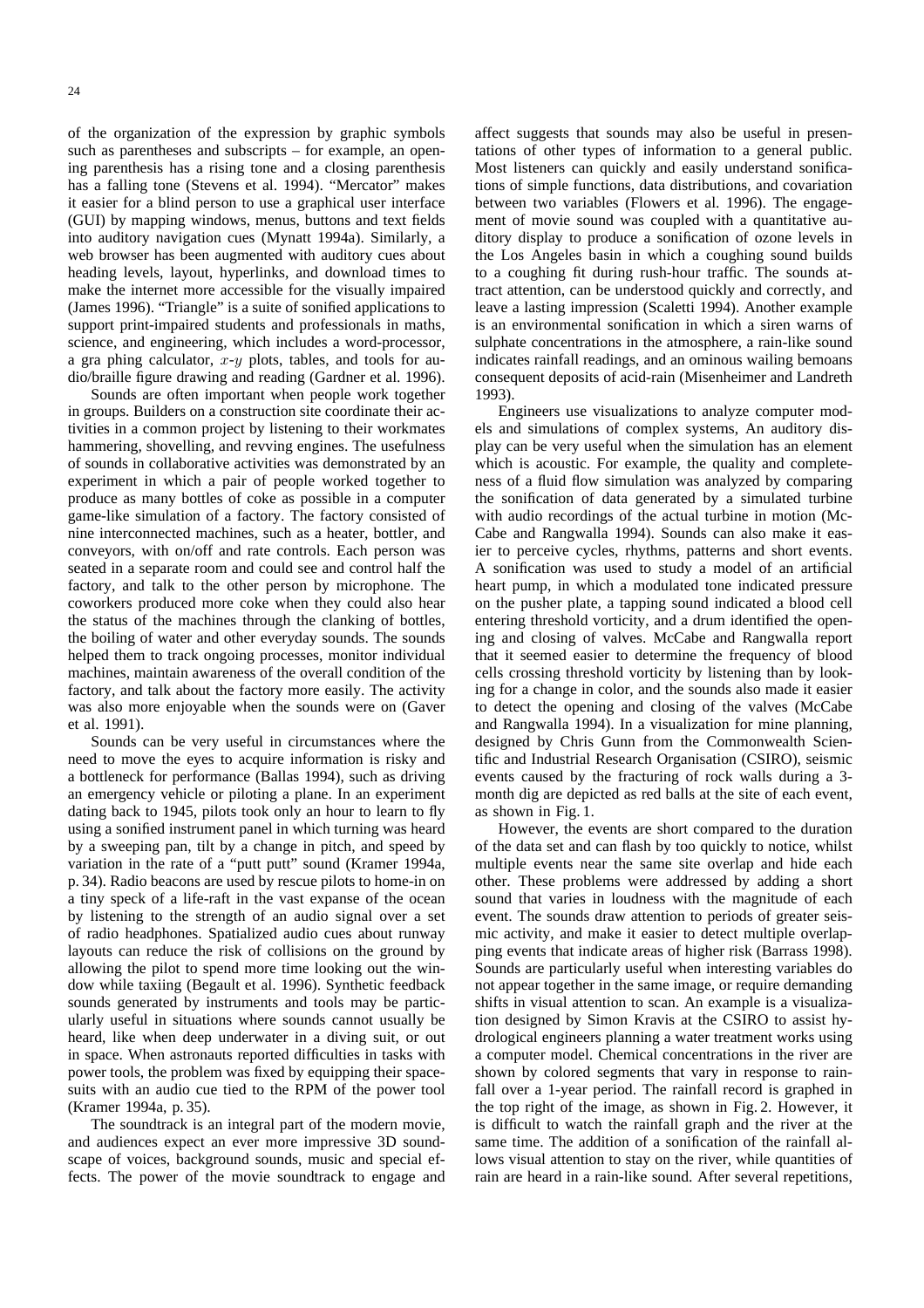

**Fig. 1.** A snapshot from a visualization for mine planning



**Fig. 2.** A snapshot from a visualization for planning a new water-works

the listener learns the pattern of the rainfall over the year, and can anticipate a large downpour or a dry period. The soundtrack binds the set of visualizations together, making it easier to remember, integrate and understand relations between different chemicals that are never actually seen at the same time (Barrass 1998).

Sonifications can allow alternative perceptions and new insights into the data. During the Voyager-2 space mission in 1979, mission controllers became concerned by strange events as the craft began its traversal of the rings of Saturn, but could not pinpoint the problem from visual displays of the noisy data they were receiving. When the data was played through a music synthesizer a "machine-gunning"



**Fig. 3.** A typical seismogram with contiguous horizontal 450-s segments (Hayward 1994, Fig. 10)

sound could be heard in the few seconds where the spacecraft had been in a region of dust concentration. This clue lead to the finding that the problems were caused by high-speed collisions with electromagnetically charged micro-meteoroids (Kramer 1994a, p. 35).

Large multidimensional data sets continue to be a visualization challenge. Seismic data sets are a prime example as they often contain billions of data samples. A typical graphic display of seismic data, shown in Fig. 3, may stretch over many hours or days of recording. It is difficult to get a visual overview of all this data, while at the same time retaining small but significant features and events. This problem led some seismologists to try listening to their data instead, using a direct playback technique called "audification". Audification involves speeding up the recordings 100–1600 times, so that the slow vibrations in rock shift to frequencies in the range of human hearing. Many hours of data can be heard in just a few minutes, and listeners can learn to discriminate nuclear bomb blasts from earthquakes with an accuracy of 90% (Hayward 1994). A range of seismic analysis tasks that benefit from audification are listed by Chris Hayward as overviewing large data sets, event recognition, signal detection, onset timing, model matching and education. The generality of these tasks suggests that these techniques could also be used in data mining and information visualization that likewise involve the human analysis of large, multidimensional data sets.

Our final example of sonification is the "quantum whistle". This is a sound that occurs at a size scale where you could imagine it as the lead instrument in a jam with some bacteria playing nano-guitars! For more than 30 years scientists have been searching for evidence of oscillations in superfluid gases that are predicted by quantum theory. After months of staring at oscilloscope traces in vain, James Davis and Richard Packard decided to listen to their experiment instead. They heard a faint whistling sound that is the first evidence of quantum oscillations occurring between chambers of superfluid helium (Davis and Packard 1997). This may also be notable as the first example of a historically important discovery made using sonification (Scaletti in email to the icad@santafe.edu listserver).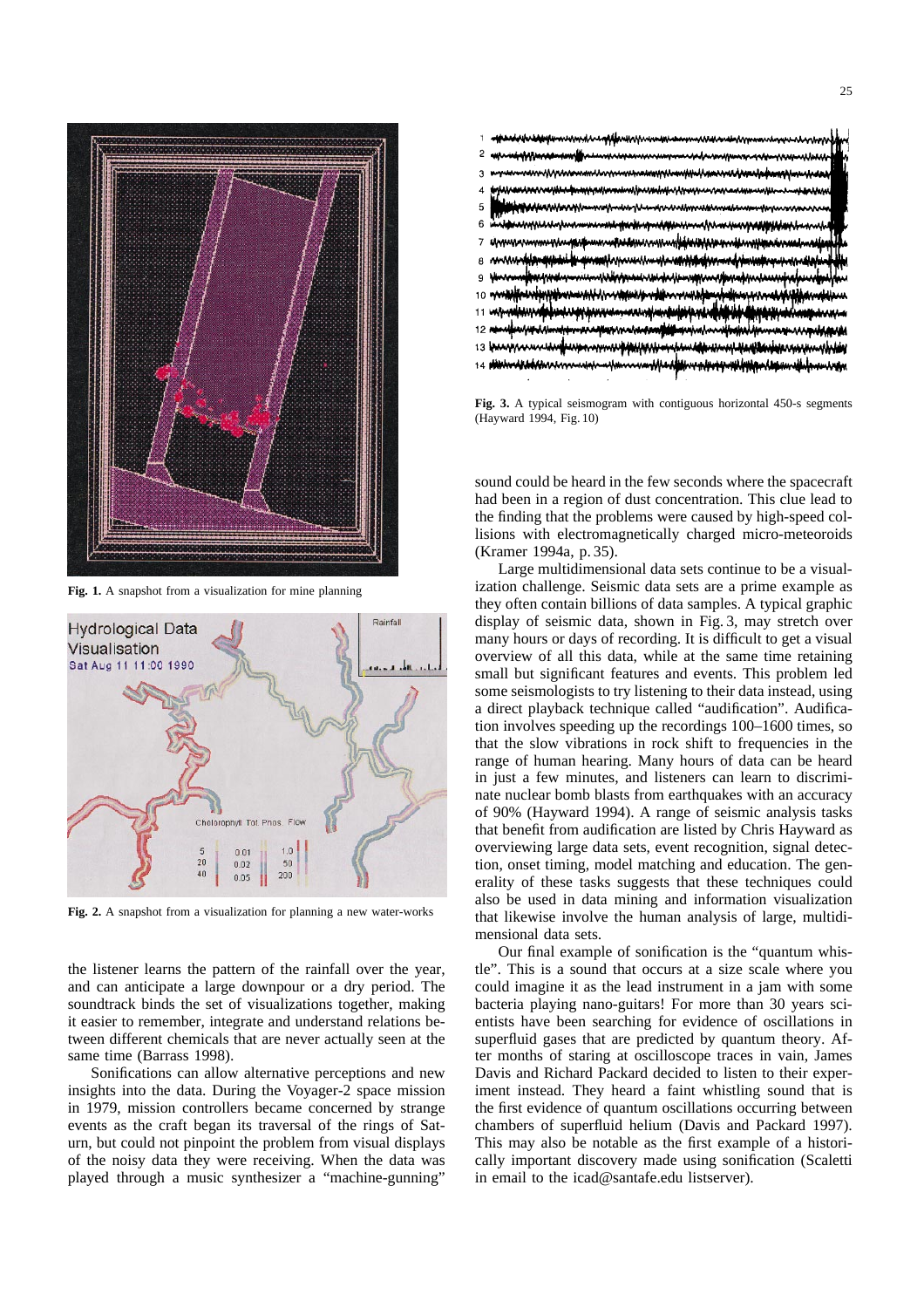Although we have been speaking primarily about auditory-only displays, we expect that integrating sonification with other display modalities will be a key to their effectiveness and acceptance. Sonifications can be implemented alongside or integrated with visual, tactile, haptic, and other auditory displays such as speech. Each modality has certain strengths and each combination of modalities may produce different synergistic results. Combined visualizations and sonifications are common and most are ostensibly designed to benefit from the affordances unique to each modality (see, for example, Axen and Choi 1996; Martins et al. 1997). Like Kennel's combined tactile-auditory display or Kramer and Scott's work in progress at Stanford's Center for the Study of Language and Information (unpublished research proposal) other displays may combine the strengths of the tactile or haptic displays in spatial representation and interactivity with the strengths of temporal representations and auditory gestalts of the sonifications, producing a qualitatively different user experience.

## **Approaches to sonification**

As you have gathered from the examples, there are many different ways to go about the design and realization of a sonification. Methods for designing an auditory display have been classified along a spectrum between analogic and symbolic by Kramer (Kramer 1994a, pp. 21–29). An analogic representation is one in which there is an immediate and intrinsic correspondence between the sort of structure being represented and the representation medium. There is a one-to-one mapping between points in the data space and points in representation space. Simple examples include the Geiger counter and auditory thermometer. A symbolic representation, on the other hand, categorically denotes the thing being represented and relations within the representation do not necessarily reflect intrinsic relationships in what is being represented. Examples include a computer beep and most automobile control notifications.

The semiotic distinctions (syntactic, semantic and lexical) have also been used to classify the best known methods of auditory display (earcons, auditory icons and parameter mapping) (Blattner et al. 1994). Earcons are short musical motifs using musical tones (Blattner et al. 1989), auditory icons are modeled on everyday sounds like a tap running or a door slamming (Gaver 1994), and parameter mappings present data variations in auditory variations such as duration, brightness, pitch etc. (Kramer 1994a; Scaletti 1994). Earcons are a syntactic method, auditory icons are semantic, and parameter mapping is lexical. This section describes these methods, along with strengths and weaknesses of each.

Let us begin with earcons. Earcons were developed to provide feedback about activities in a GUI. They are constructed by combining a lexicon of simple sounds to build more complex meanings. The lexicon may have elements that vary in rhythm, pitch, timbre, register, and dynamics. A tone "A" with pitch 440 Hz may mean "file" and tone "B" with pitch 600 Hz may mean "deleted". Combining A and B in series produces a rising tone "AB" that means "file deleted" (Blattner et al. 1989). Earcons have the following advantages:

- **–** ease of production: earcons can be easily constructed and produced on almost any computer with tools that already exist for music and audio manipulation;
- **–** abstract representation: earcon sounds do not have to correspond to the objects they represent, so objects that either make no sound or an unpleasant sound can still be represented.

A problem with earcons is learnability. Novices are able to learn 4–6 symbolic sounds within minutes, but further learning of up to ten can take hours. Beyond ten, the process is prolonged and some listeners may never learn the catalog completely (Patterson 1982).

Auditory icons were also originally designed to provide feedback about activities in a graphical user interface. The auditory icon approach is to map objects and events in the interface onto everyday sounds that represent reminiscent or conceptually related objects and events (Gaver 1994). Sounds in the real world are a model for sounds in the interface. For example, moving a file in a desktop GUI involves dragging it between windows. An auditory icon for this event is modeled on the sound of a real file being dragged across a real desktop. Auditory icons have the following advantages

- **–** familiarity: everyday sounds are already familiar and may be understood very quickly;
- **–** directness: everyday sounds can allow direct comparisons of length or size or other quantities.

Auditory icons can take advantage of experience with everyday sounds, but the most compelling sonic representations, such as a door knocking (Cohen 1994) or trash cans (Gaver 1994) may be in short supply. The development of a parametrized algorithm to mimic a real-world sound is not trivial, and recording and shaping sampled sounds is a professional skill. A key issue with auditory icons is the abstraction process inherent in representing a virtual event, such as a software operation, with a sound from a mechanical event. Such conceptual mappings may invoke learning demands not dissimilar to earcons. Lucas found no significant difference in the learnability of earcons and auditory icons measured by time taken to associate meanings, number of errors made in the process of learning, or in the improvement in these factors over two trials (Lucas 1994). An explanation of the rationale behind the sound design was the significant factor. The expectations, context and experience of the listener have significant effects on the recognition of recorded everyday sounds (Ballas 1994).

Parameter mapping is the usual approach taken to representing data as sound. Typically, a data dimension is mapped onto an auditory parameter such as duration, pitch, loudness, position, brightness, etc. Different variables can be mapped to different parameters at the same time to produce a complex sound. The parameter-mapping approach has the following advantages

- **–** ease of production existing tools allow mappings to many auditory parameters;
- **–** multivariate representation many data dimensions can be listened to at the same time.

One problem is that the sounds that are thus produced can be unpleasant. A parameter mapping to a musically interesting asynchronous granular synthesis (AGS) algorithm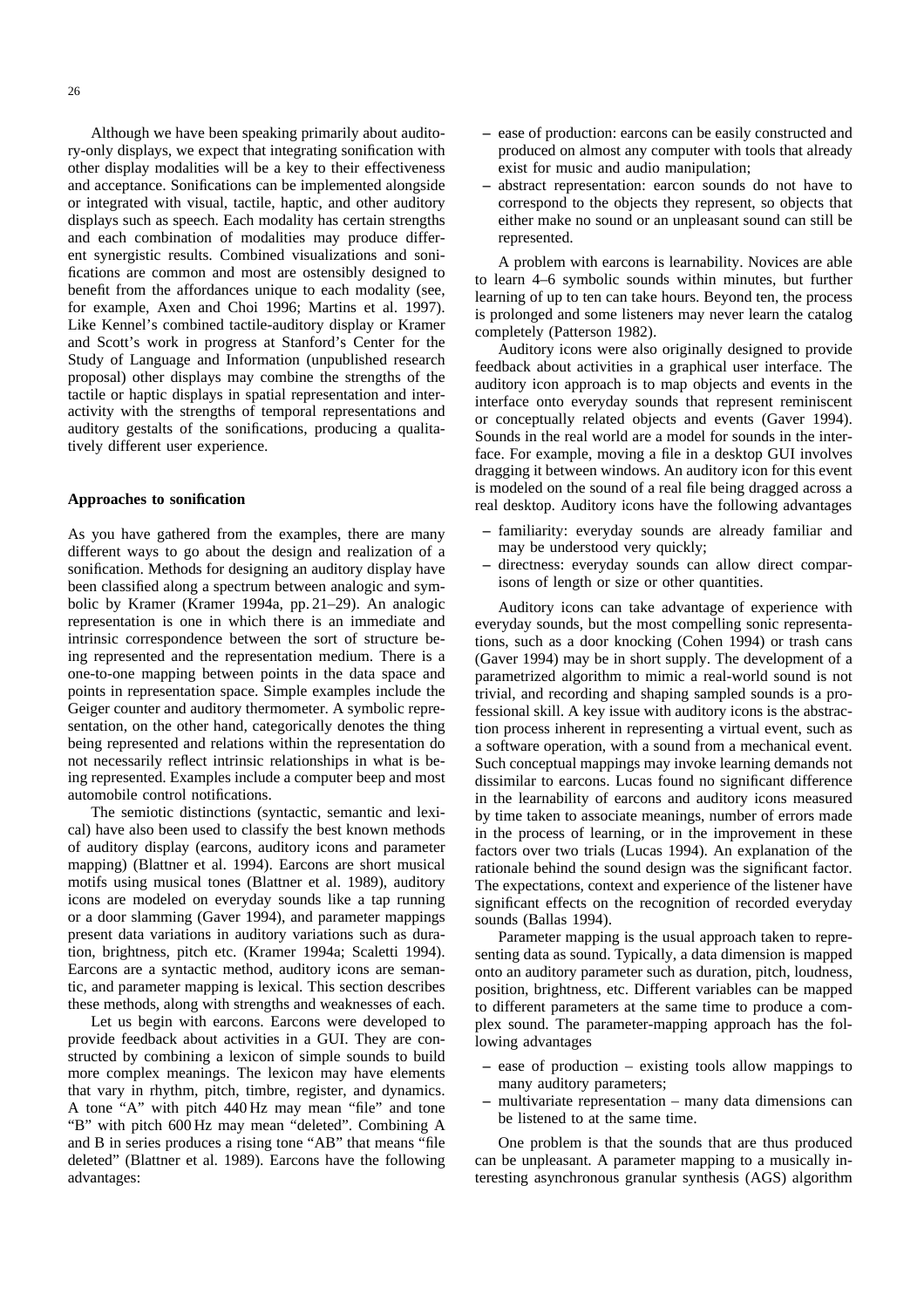became irritating and unpleasant after many repetitions during evaluations (Smith et al. 1994). It is also difficult to predict how changes in a multivariate synthesis parameter will change the perception of the sound. Linear changes in AGS parameters can have complex, non-linear perceptual effects, and the range of variation can differ considerably with different parameters. Perceptual interactions between parameters can obscure data relations and confuse the listener, and a truly balanced multivariate parameter mapping may not be possible in practice (Kramer 1994b). For example, a simple bivariate display in which one variable is mapped to the position of a spectral peak and the other to attack time of a static harmonic tone will not be heard as a simple 2D space of perceptual variation. This is because both of these factors influence the perceived brightness of the sound and the listener will not be able to tell which variable is changing in some parts of the data space.

Earcons, auditory icons and a parameter mapping have all been demonstrated in the design of an interface for monitoring a steam turbine system (Albers et al. 1997). The resulting sonifications have very different sounds in them, and will sound very different. The earcons design has musical tones placed at different spatial locations that change in tempo or pitch in response to steam pressures, temperatures, and valve positions. The auditory icons design is modelled on the sounds generated by gurgling brooks, boiling liquids crackling fires, sizzling meat, and revolving fans. The parameter mapping design uses the perceptual grouping of simple tones into distinctive rhythmic streams by pitch, and sounds a lot like the bridge on the original Starship Enterprise (listen at http://neumann.computer.org/intelligent/extras/).

#### **Issues in sonification**

The range of methods with different advantages and disadvantages lead to the question of which to choose, and there is no known method for determining the best way to map data relations into sounds. When attendees at the inaugural International Conference on Auditory Display (ICAD 1992) were invited to design a sonification to support the discrimination of 6D multivariate data as either "gold" or "dirt", the results varied widely across the submissions – ranging from significant to chance (Bly 1994). In her conclusions on this experiment, Sarah Bly called for the development of principles that address both the auditory perception and the structure of the data.

Knowledge about auditory perception can allow the designer to predict how the sonification will be heard by a human listener, and enables a theoretical evaluation of new, untried designs. The psychoacoustic theory of "perceptual streaming" (Bregman 1990), has been proposed as a basis for principles of sonification design by Sheila Williams (Williams 1994) who says "... a knowledge of the potential perceptual streams that may arise from a particular acoustic signal is essential in order to predict the interpretations for that signal ..."

However, psychoacoustic theories do not involve issues of representation that are central in sonification, where the listener needs to correctly understand data relations from the sounds. The need to consider data structure in mapping data relations into auditory relations is found in Chris Hayward's description of why audification techniques work well for seismic data (Hayward 1994).

"One of the reasons that audification fails for arbitrary data, such as stock market figures or daily temperatures, is even a slow playback rate of 8000 samples/s requires many data points to make a sound of any duration. The resultant short sound does not reveal valuable information to the listener. Even for long sequences, the sounds do not resemble natural or familiar noises, because arbitrary data points seldom obey the physics of natural sounds transmitted through air. Seismic data, however, are an almost perfect case for audification. Seismic data sets are large. A seismic audification will sound like a recording of natural environmental sounds, because sounds transmitted through air (acoustic waves) have similar physics to seismic vibrations transmitted through the earth (elastic waves). The direct physically consistent playback can take advantage of human experience with natural sounds. A sharp explosion followed by decaying echoes includes information that is interpreted as the size and shape of the echo chamber. A set of echoes followed by the explosion is recognized as physically ridiculous or artificial."

The need to consider the data structure was also raised by Stuart Smith in his list of obstacles to progress in sonification (Smith 1990).

"The first obstacle is the prevailing sonification model, which is simply to map data to sound parameters arbitrarily. The resulting sound is often unpleasant and usually lacks any natural connection to the data represented (one intuitively feels that medical images, for example, ought to somehow sound different from demographic data or satellite imagery). Models of sonification more sensitive to the kinds of data presented must be developed."

An approach that links the structure of the data with the structure of heard sounds was proposed by Gary Kendall (Kendall 1991), when he observed that categorical data relations should sound categorical, and ordered data relations should sound ordered.

"Some classifications of sound events tend to be categorical. Excitation functions are typically of discrete types such as hitting, scraping, blowing, vocal glottis, etc. Some classifications of sounding objects are similarly categorical – metal, wood, hollow, solid, vocal tract, etc. These simple categorical distinctions can potentially be exploited in auditory presentations to communicate important distinctions in the data. Beyond these categorical distinctions, the essential goal is that perceptually continuous auditory attributes are scaled and mapped to data attributes in a way that is meaningful to the observer. Relevant changes in data should insure a change in what is perceived. Changes in what is perceived should signify meaningful changes in the data. The appropriate scaling functions will probably not exist a priori. Psychophysical scaling experiments may be needed in order to create perceptual scaling functions through which collections of auditory stimuli are mapped. This is made feasible only by utilizing a limited number of auditory tokens with wellunderstood perceptual properties. This suggests that sets of tokens be developed and scaled in advance."

"Relevant changes in the data" is a phrase that points to the task as another important principle in designing a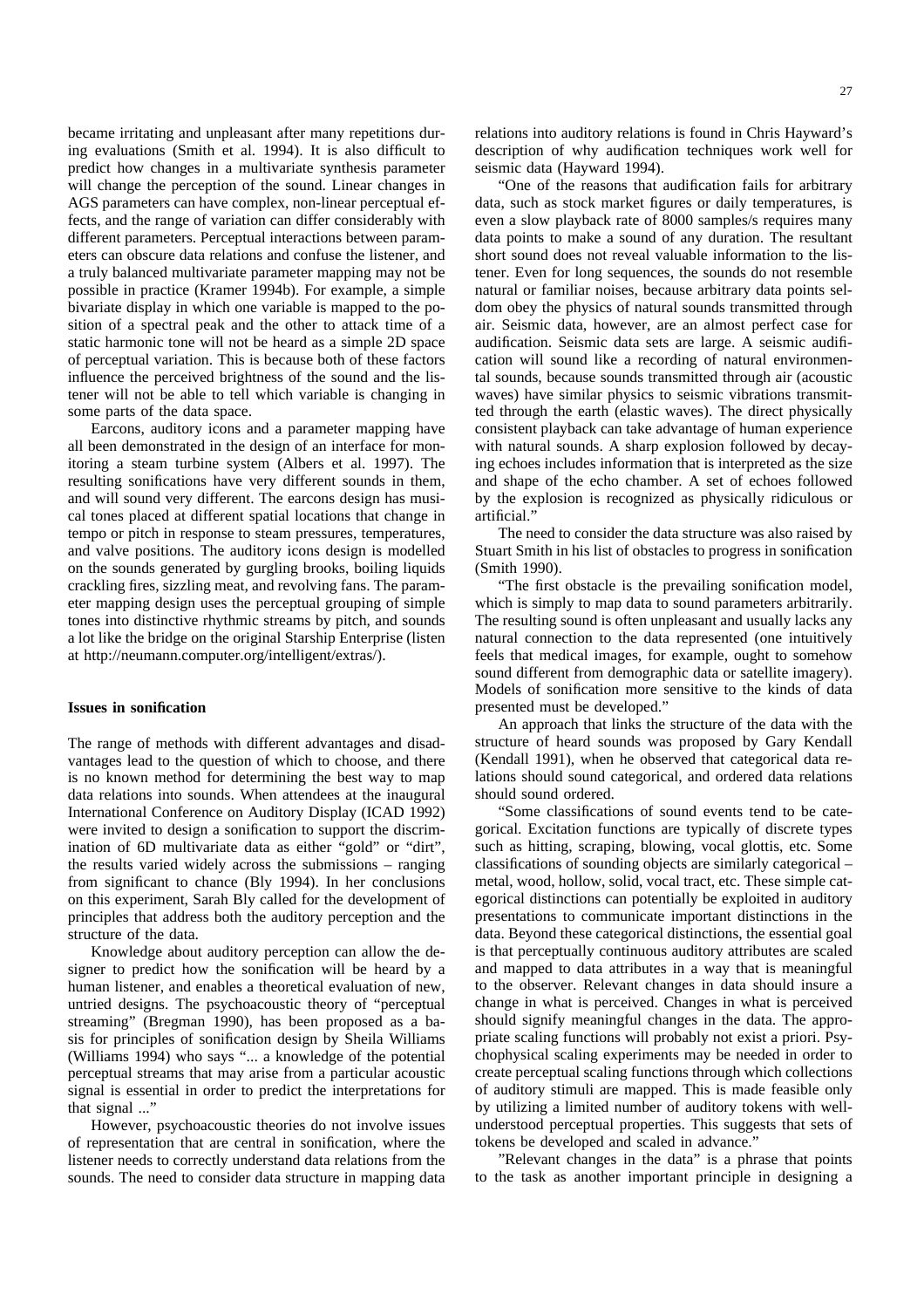sonification. Different displays of the same information best support different tasks, and the usefulness of a display is a function of the task it is being used to support (Casner 1992). Gregory Kramer suggests that two broad types of tasks are important in auditory display (Kramer 1994a p. 15).

- **–** Analysis tasks where the user cannot anticipate what will be heard and is listening for "pop-out" effects, patterns, similarities and anomalies which indicate structural features and interesting relationships in the data.
- **–** Monitoring a "listening search" for familiar patterns in a limited and unambiguous set of sounds.

Tasks, knowledge and listening perception are all characterized and used as principles in Alty's goal-oriented approach for designing multimedia interfaces, summed up by four questions (Alty et al. Dolphin 1993):

- **–** what is the goal?
- **–** what task is needed to achieve it? \* what knowledge is required?
- **–** how is the knowledge characterized?

This approach was demonstrated in the design, realization and testing of a multimedia interface for the control system of a nuclear power plant. After a trial period, the system operators agreed that the sounds in the interface made handling alarms quicker and easier, and helped them to avoid mistakes related to the analysis of alarms. However, although the operators responded positively to the sounds, they did not take as much advantage of the sounds as was expected. They felt it took too much effort to learn the sounds, that there were too many sounds, and they did not like the low-quality voice output. In what is surely a lesson for sonification designers, the humorous air of fraud in a computer game is purposefully generated by juxtaposing low-tech sounds with the high-tech graphics (Tkaczevski 1996). The acceptance of a sonification may be influenced by the quality of the audio output, just as the perceived quality of a television set was influenced by the quality by the audio (Newman et al. 1991). This influence was recognized by engineers working on the multimedia Taligent Operating system, who were concerned that the audio be of compact disk quality after experience with the telephone quality sounds in an earlier system (Dougherty 1996). Jonathan Cohen describes some of the nastier pitfalls he encountered in designing sounds for background notification in an operating system as obnoxious sounds, ambiguous meanings, negative connotations, and incomprehensibility (Cohen 1994). He strongly suggests that an experienced sound designer should be involved in any such project. Kramer suggests that how one "feels" about the data should be reflected, where possible, in how one responds affectively to the auditory representation of the data (Kramer 1994b, pp. 214–216). Qualitative evaluations may be particularly important in designing a sonification for a commercial product.

One way to promote more widespread acceptance of sonifications is to provide easy-to-use tools and systems that allow non-experts to make their own sonifications tailored to their particular task, data, experience and expectations. However, even with the expanding universe of sound synthesis algorithms and control schemes, there is still a surprising gap when it comes to a practical sonification toolbox. Stuart Smith identifies the lack of tools as a major obstacle for sonification (Smith 1990).

"Sonification requires a general-purpose real-time sound synthesis capability, preferably at an affordable price ...[a] major obstacle is the nearly total absence of the kinds of models that allow design of computer graphics software systems that can run successfully on hardware made by many different manufacturers. The principle reasons for this situation are the lack of a satisfying comprehensive theory of timbre perception and the lack of an agreed upon theory of timbre generation. These translate directly into the situation we observe today: multiple incompatible sound-generation devices, each accompanied by its own suite of non-standard application packages."

There are problems associated with user interfacing, compatibility with different data formats, and with the perceptual scaling of auditory variables, particularly if one wishes to explore multivariate complex sounds as carriers of information. Transportability between sound devices is a problem shared with sound designers working in the computer games industry, who need to manually tweak global controls for every target soundcard system to reach a compromise that will be satisfactory across the board (Tkaczevski 1996). Although a compromise is a practical solution, it can only work when the designer knows what will be heard, and it compromises the capabilities of the better quality devices.

The need for tools and systems is also raised by Carla Scaletti in her research directions for progress in sonification (Scaletti 1994):

- **–** Applications: further and more sophisticated examples of sonification applied to specific problems
- **–** Sonification science: studies in the perception, cognition and neurophysiology of data-driven sound
- **–** Systems: needs for future hardware and software include: integrated sonification/visualization languages, tools for getting from an imagined sound to a realized sound, the integration of sonification tools into mass market software like spreadsheets or statistical analysis packages, and more and better tools for exploratory sonification.

This section has highlighted some of the major issues in sonification raised by experienced researchers in the field, which can be summarised as follows:

- **–** veridicality: the need to ensure that relations in the data can be heard correctly and confidently in the sounds,
- **–** usefulness: the effect that a sonification has on a task,
- **–** usability: the amount of usage required before a sonification becomes useful,
- **–** acceptance: how much a sonification is actually used in practice
- **–** tools: support for sonification by people who are not necessarily experts.

## **A multidisciplinary approach to issues in sonification**

The issues raised in sonification have also been raised in other areas, such as scientific visualization, human-computer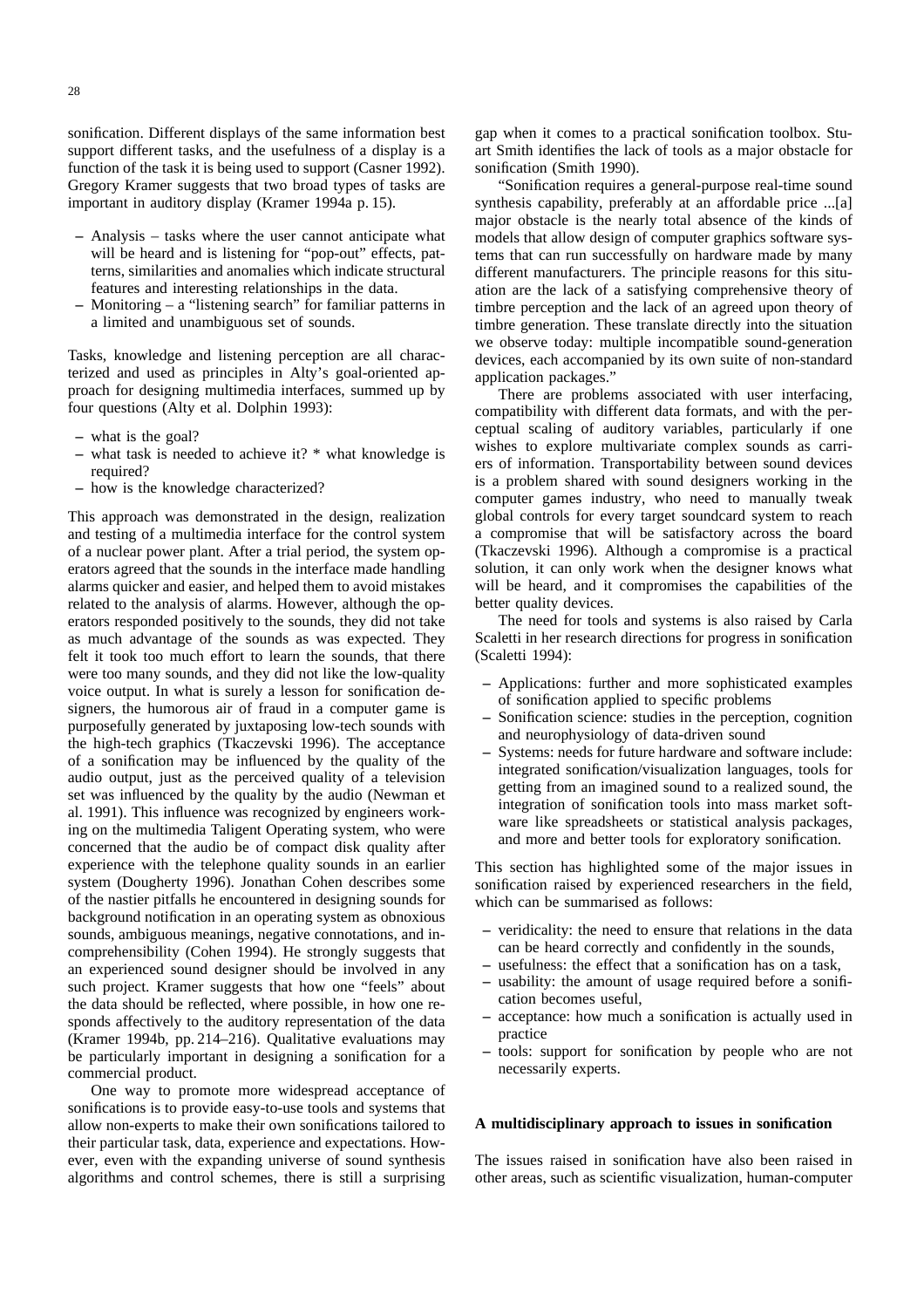interaction, sound design for commercial products and computer music.

Veridicality is an important issue in graphic information design and scientific visualization. Principles of psychological directness, data characterization and perceptual scaling have been developed to help designers produce visual displays that are veridical for different types of data (Bertin 1981; Cleveland 1985; Casner 1992). These principles capture expert knowledge that can allow less-than-experienced designers to produce more effective displays, and also allow design decisions to be made without the need for a costly experiment. A first step toward a principled approach to sonification design has been developed by combining visualization principles for veridical display of data types with psychoacoustic observations (Barrass 1997). The approach is modelled on the application of perceptually scaled color spaces in scientific visualization, which provide the capability to specify in device-independent (transportable) terms, and to independently manipulate perceptual variables (Robertson 1988). As Smith has pointed out, the problem with sound is complicated by the lack of a small set of orthogonal parameters that adequately span hearing perception. However, the problem has been approached by targeting the space specifically to the veridical representation of categorical and continuous data types by categorical and continuous sound variations (Barrass 1998). A drawback is that the calibration of a new device requires a time-consuming series of perceptual measurements.The ongoing development of sonification principles that include a consideration of how a listener can correctly hear data structures may contribute to, and be informed by, future directions in psychoacoustic research.

Usefulness and usability are major issues in humancomputer interaction (HCI) research. Methods for requirements analysis, user-centered design, and usability evaluation have already been applied in sonification (Brewster 1994; Lucas 1994; Mynatt 1994b). No doubt HCI will continue to be a strong influence. Meanwhile, sonification research continues to be informed by quantitative psychoacoustic research, and qualitative evaluations of display effectiveness will play a major role in the iterative design process.

The need to build tools for sonification that are easy to use and apply can draw on research in the computer music community into interfaces for intuitive real-time interaction with sounds. An example is a composition tool that allows the user to change a sound by grabbing it and moving it in a virtual space (Horry 1994). Also contributing to the issue of tools and systems is the more general computer science research into digital signal processing, transducer design, scheduling, compression and data formats which influence the real-time interaction and generation of synthetic sounds and soundscapes. Beyond providing tools, the wider acceptance of sonifications will be influenced by culture, style, aesthetics, affect, and production values. These are primary issues in commercial sound design, sound art, and music composition. Sonification designers can learn valuable techniques from these other sound professionals. There is also much to learn from the discourse of sound culture and sound art, and a need for sonification to actively contribute.

The overlap with these other areas points to the essentially interdisciplinary nature of this field of research. Indeed, we would suggest that multidisciplinary teams are essential to substantial progress in sonification research.

## **The future**

There are many ways that sonification has already proven useful. The future will bring more use of sonifications in medicine, assistive technologies, computer interfaces, information communication, engineering analyzes, and cockpits. More widespread acceptance will lead to courses in sonification in the general education curriculum. Beyond more use in the same areas, it is likely that sonifications will replace some types of visual displays altogether. People will use a sonification instead of a map to drive around a strange city. Sonifications will be used in court rooms to present forensic evidence to a jury, in television news reports about the environment, and in boardrooms where decision makers analyze social and economic trends. People will listen to their own internal health, and the health of others around them. The common use of sonifications will lead to a more multimodal way of thinking that will have far-reaching effects on society as a whole. Sonification is a key technology for a multimedia society, extending sound from its accompaniment role to that of information conveyance.

#### **Resources**

If you are interested in sonification a good place to start delving further is the web site of the International Community for Auditory Display (ICAD) <http://www.santafe.edu/ icad>. ICAD is a forum for presenting research on the use of sound to display data, monitor systems, and provide enhanced user interfaces for computers and virtual reality systems. It is unique in its singular focus on auditory displays and the array of perception, technology, and application areas that this encompasses.

A history of sonification and the papers from the inaugural ICAD conference are contained in the book "Auditory Display, Sonification, Audification, and Auditory Interfaces" (Kramer 1994b).

Many examples of useful sonification can be found in the proceedings of the ACM Conference on Assistive Technologies (ASSETS)<http://www.acm.org/sigcaph/conferences/>. ACM SigSound provides a page of links

<http://datura.cerl.uiuc.edu/netstuff/sigsoundLinks.html> to DSP, auditory research, computer music, sonification demos, organisations, courses of study and many other sound-related resources.

The Acoustic Society of America (ASA) is a scientific society dedicated to increasing and diffusing the knowledge of acoustics and its practical applications, and is a good place to find fundamental research on psychoacoustics <http://asa.aip.org>.

Tools for handling sounds in new ways, the perception of sounds in virtual reality, and musical aesthetics are topics in the Computer Music Journal <http://mitpress.mit.edu/ejournals/Computer-Music-Journal/>. Sound perception, art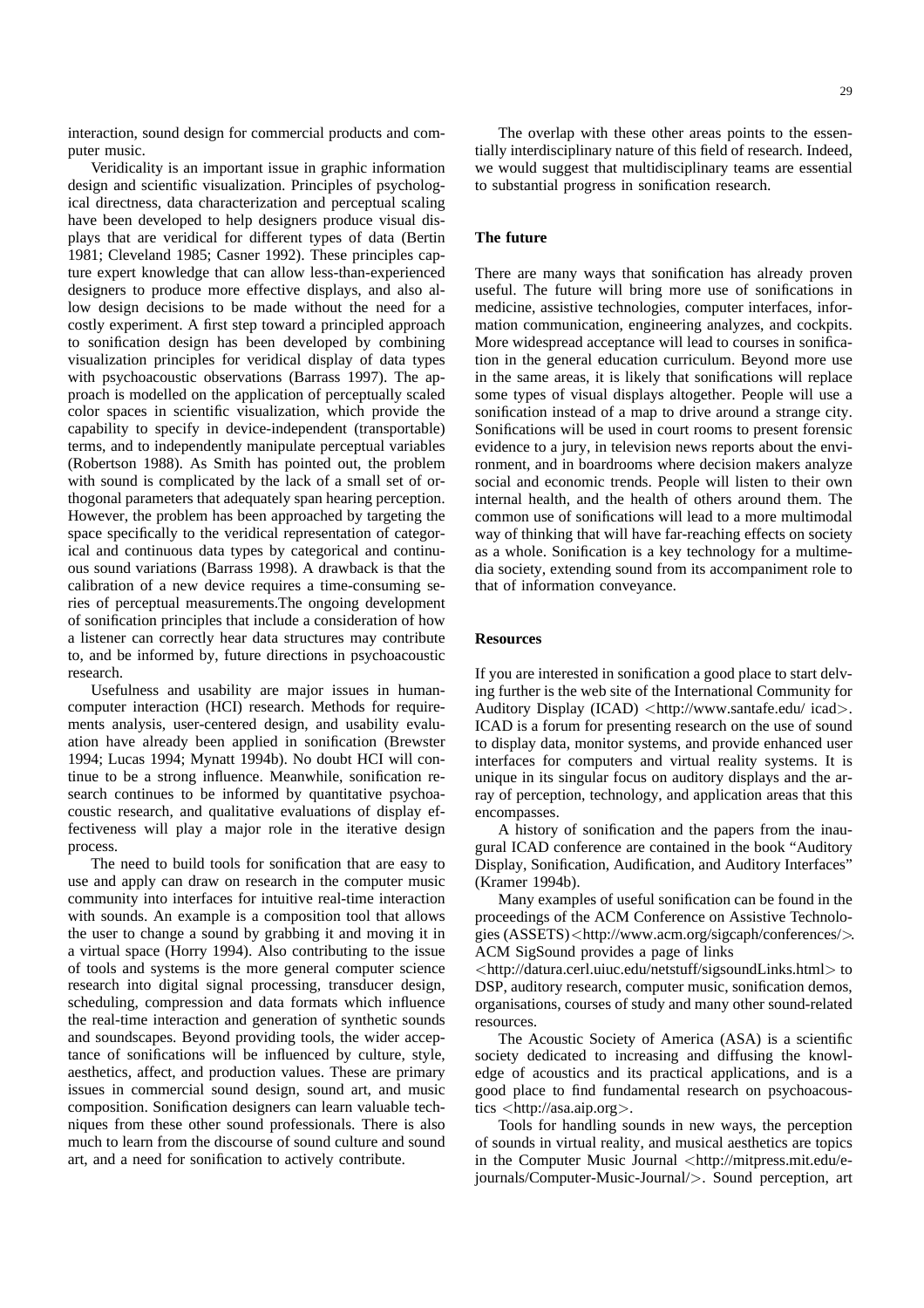and culture are topics of the Journal of Organised Sound <http://www.cip.cam.ac.uk/Journals/JNLSCAT95/oso/oso .html, Leonardo the journal of the International Society for the Arts, Sciences and Technology <http://mitpress.mit.edu/ e-journals/Leonardo/>, and SoundSite the online journal of Sound Theory, Philosophy of Sound and Sound Art <http://sysx.apana.org.au/soundsite/>

*Acknowledgements.* Thanks to Simon Kravis, Chris Gunn and Chris Hayward for allowing us to use images that they generated in their work.

## **References**

- 1. Albers M, Barrass S, Brewster S, Mynatt B (1997) Dissonance on Audio Interfaces. IEEE Expert, September;
- <http://www.computer.org/pubs/expert/> 2. Alty JL (1995) Multimedia Interface Design Tutorial Notes. In: Australian Conference on Computer-Human Interaction OZCHI'95, University of Wollongong, Wollongong, Australia
- 3. Alty JL, Bergan M, Craufurd P, Dolphin C (1993) Experiments using Multimedia Interfaces in Process Control: Some Initial Results. Comput Graphics 17(3)
- 4. Axen U, Choi I (1996) Investigating Geometric Data with Sound. In: Frysinger S, Kramer G (eds) Proceedings of the Third International Conference on Auditory Display, 1996, Palo Alto, Calif., Webproceedings <http://www.santafe.edu/~icad>
- 5. Ballass JA (1994) Delivery of Information Through Sound. In: Kramer G (ed) Auditory Display: Sonification, Audification and Auditory Interfaces, SFI Studies in the Sciences of Complexity, Proceedings Volume XVIII. Addison-Wesley, Reading, Mass., pp 79–94
- 6. Barrass S (1998) Auditory Information Design. Ph.D. Thesis. Australian National University, Canberra, Australia <http://viswiz.gmd.de/ barrass/thesis/index.html>
- 7. Barrass S (1998) Some Golden Rules for Designing Auditory Displays. In: Boulanger R (ed) Csound Textbook. MIT Press, Cambridge, Mass. (in press)
- 8. Begault DR, Wenzel EM, Shrum R, Miller J (1996) A Virtual Audio Guidance and Alert System for Commercial Aircraft. In: Frysinger S, Kramer G (eds) Proceedings of the Third International Conference on Auditory Display ICAD'96, Palo Alto, Calif., Web-proceedings <http://www.santafe.edu/˜icad>
- 9. Bertin J (1981) Graphics and Graphic Information Processing. Walter de Gruyter, Berlin
- 10. Blattner M, Sumikawa D, Greenberg R (1989) Earcons and Icons: Their Structure and Common Design Principles. Hum Comput Interaction 4(1): 11–44. Lawrence Erlbaum Associater. Mahawah, New Jersey
- 11. Blattner MM, Papp AL, Glinert EP (1994) Sonic Enhancement of Two-Dimensional Graphics Displays. In: Kramer G (ed) Auditory Display: Sonification, Audification and Auditory Interfaces. SFI Studies in the Sciences of Complexity, Proceedings Volume XVIII. Addison Wesley, Reading, Mass., pp 447–470
- 12. Bly S (1994) Multivariate data analysis. In: Kramer G (ed) Auditory Display: Sonification, Audification and Auditory Interfaces. SFI Studies in the Sciences of Complexity, Proceedings Volume XVIII. Addison Wesley, Reading, Mass., pp 405–416
- 13. Bregman AS (1990) Auditory Scene Analysis. MIT Press, Cambridge, Mass.
- 14. Brewster SA, Wright PC, Edwards ADN (1994) A Detailed Investigation into the Effectiveness of Earcons. In: Kramer G (ed) Auditory Display: Sonification, Audification and Auditory Interfaces. SFI Studies in the Sciences of Complexity, Proceedings Volume XVIII. Addison Wesley, Reading, Mass., pp 471–498
- 15. Casner S (1992) A Task Analytic Approach to the Automated Design of Graphic Presentations. ACM Trans Graphics 10: 111–151
- 16. Cleveland WS (1985) The Elements of Graphing Data. Wadsworth Advanced Books and Software, Monterey, Calif.
- 17. Cohen J (1994) Monitoring Background Activities. In: Kramer G (ed) Auditory Display: Sonification, Audification and Auditory Interfaces.

SFI Studies in the Sciences of Complexity, Proceedings Volume XVIII. Addison Wesley, Reading, Mass., pp 499–532

- 18. Craighead H (1997) Silicon Guitar; <http://www.npr.org/news/tech/970724.guitar.html>
- 19. Davis JC, Packard R (1997) Quantum oscillations between two weakly coupled reservoirs of superfluid He-3. Nature July 31 1997 <http://physics1.berkeley.edu/research/jcdavis/press.html>
- 20. Dougherty T (1996) What Does Pink Sound Like? Designing the Audio Interface for the TalOS. In: Frysinger S, Kramer G (eds) Proceedings of the Third International Conference on Auditory Display ICAD'96, Palo Alto, Calif., Web-proceedings <http://www.santafe.edu/~icad>
- 21. Fitch WT, Kramer G (1994) Sonifying ther Body Electric: Superiority of an Auditory over a Visual Display in a Complex Multivariate System. In: Kramer G (ed) Auditory Display: Sonification, Audification and Auditory Interfaces. SFI Studies in the Sciences of Complexity, Proceedings Volume XVIII. Addison Wesley, Reading, Mass., Webproceedings <http://www.santafe.edu/˜icad>
- 22. Flowers JH, Buhman DC, Turnage KD (1996) Data Sonification from the Desktop: Should Sound be part of Standard Data Analysis Software. In: Frysinger S, Kramer G (eds) Proceeedings of the Third International Conference on Auditory Display ICAD'96, Palo Alto, Calif.
- 23. Gardner JA, Lundquist R, Sahyun S (1996) Triangle, a Practical Application of Non-Speech Audio for Imparting Information. In: Frysinger S, Kramer G (eds) Proceedings of the Third International Conference on Auditory Display ICAD'96, Palo Alto, Calif., Web-proceedings <http://www.santafe.edu/˜icad>
- 24. Gaver WW (1994) Using and Creating Auditory Icons. In: Kramer G (ed) (1994) Auditory Display: Sonification, Audification and Auditory Interfaces. SFI Studies in the Sciences of Complexity, Proceedings Volume XVIII. Addison Wesley, Reading, Mass., pp 417–446
- 25. Gaver WW, Smith RB, O'Shea T (1991) Effective Sounds in Complex Systems: The Arkola Simulation, Proceedings of CHI '91 Human Factors in Computing Systems, New Orleans, April 28–May 2, 1991. ACM Press, New York, pp 85–90
- 26. Hayward C (1994) Listening to the Earth Sing. In: Kramer G (ed) (1994) Auditory Display: Sonification, Audification and Auditory Interfaces. SFI Studies in the Sciences of Complexity, Proceedings Volume XVIII. Addison Wesley, Reading, Mass., pp 369–404
- 27. Horry Y (1994) A Graphical User Interface for MIDI Signal Generation and Sound Synthesis. In: Proceedings of the International Computer Music Conference ICMC '94, September 12–17, 1994, Aarhus, Denmark. International Computer Music Association, San Francisco, Calif., pp 276–279
- 28. James F (1996) Presenting HTML Structure in Audio: User Satisfaction with Audio Hypertext. In: Frysinger S, Kramer G (eds) Proceedings of the Third International Conference on Auditory Display ICAD'96, Palo Alto, Calif., Web-proceedings <http://www.santafe.edu/~icad>
- 29. Kendall GS (1991) Visualization by Ear: Auditory Imagery for Scientific Visualization and Virtual Reality. Comput Music J 15(4): 70–73
- 30. Kennel AR (1996) AudioGraf: A Diagram reader for Blind People. In: Proceedings of ASSETS'96 Second Annual ACM Conference on Assistive Technologies, April 11–12, 1996, Vancouver, Canada. ACM Press, New York, pp 51–56
- 31. Kramer G (1994a) Auditory Display: Sonification, Audification and Auditory Interfaces. SFI Studies in the Sciences of Complexity, Proceedings Volume XVIII. Addison Wesley, Reading, Mass.
- 32. Kramer G (1994b) Some Organizing Principles for Representing Data With Sound. In: Kramer G (ed) Auditory Display: Sonification, Audification and Auditory Interfaces. SFI Studies in the Sciences of Complexity, Proceedings Volume XVIII. Addison Wesley, Reading, Mass., pp 185–222
- 33. Loomis JM, Gollege RG, Klatzky RL, Spiegle JM, Teitz J (1994) Personal Guidance System for the Visually Impaired. In: Proceedings of ASSETS'94 First Annual ACM Conference on Assistive Technologies, Oct 31–Nov 1, 1994. Los Angeles, Calif. ACM Press, New York, pp 85–91
- 34. Lucas PA (1994) An Evaluation of the Communicative Ability of Auditory Icons and Earcons. In: Kramer G, Smith S (eds) Proceedings of the Second International Conference on Auditory Display ICAD '94, Santa Fe, New Mexico. 7–9 Nov, 1994
- 35. Martins ACG, Rangayyan RM, Portelo LA, Amaro E, Ruschioni RA